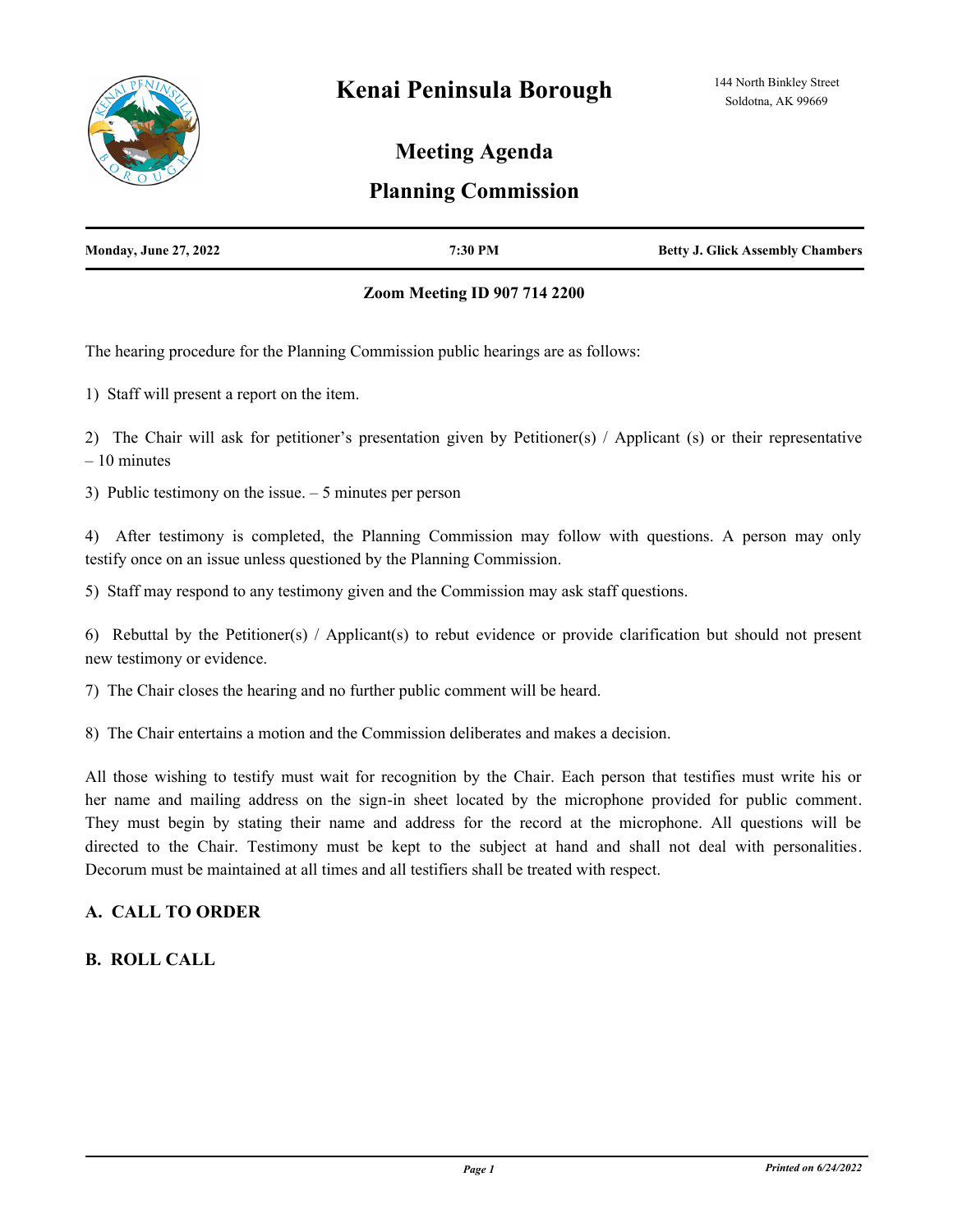### **C. APPROVAL OF CONSENT AND REGULAR AGENDA**

*All items marked with an asterisk (\*) are consent agenda items. Consent agenda items are considered routine and non-controversial by the Planning Commission and will be approved by one motion. There will be no separate discussion of consent agenda items unless a Planning Commissioner so requests in which case the item will be removed from the consent agenda and considered in its normal sequence on the regular agenda.*

*If you wish to comment on a consent agenda item or a regular agenda item other than a public hearing, please advise the recording secretary before the meeting begins, and she will inform the Chairman of your wish to comment.*

- 1. Time Extension Request
- 2. Planning Commission Resolutions
- 3. Plats Granted Administrative Approval

| <b>KPB-4363</b> | a. Duncan Subdivision No. 5; KPB 2021-142 |  |
|-----------------|-------------------------------------------|--|
|                 |                                           |  |

- b. Folz Subdivision 2021 Addition; KPB File 2021-036
- c. Gold Acres Subdivision 2022 Replat; KPB File 2022-014
- d. Poachers Cove PDM 2022 Replat; KPB File 2022-002

Attachments: C3. Admin Approvals Packet

#### 4. Plats Granted Final Approval (KPB 20.10.040)

a. Riverview Deluxe Subdivision; KPB File 2022-012 b. Seward Original Townsite 2021 Replat; KPB File 2021-105 c. Soldotna Junction Subdivision Creekside Estates; KPB File 2022-049 [KPB-4364](http://kpb.legistar.com/gateway.aspx?m=l&id=/matter.aspx?key=25854) Attachments: C4. Final Approvals Packet

### 5. Plat Amendment Request

- 6. Commissioner Excused Absences
- 7. Minutes
	- [KPB-4365](http://kpb.legistar.com/gateway.aspx?m=l&id=/matter.aspx?key=25855) June 13, 2022 PC Meeting Minutes

Attachments: PC Minutes 061322 Draft

### **D. OLD BUSINESS**

### **E. NEW BUSINESS**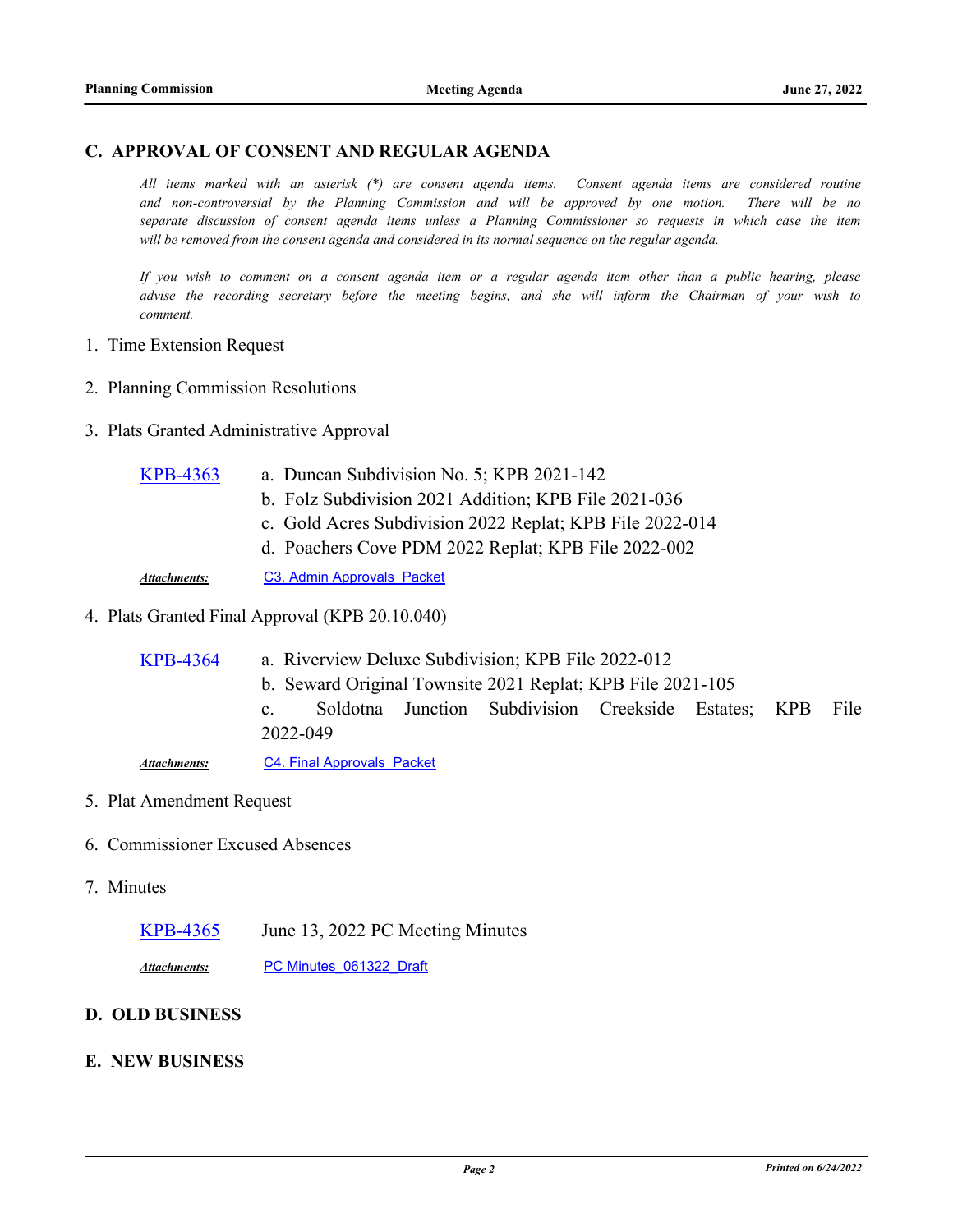| 1. | <b>KPB-4366</b>     | Utility Easement Vacation; KPB File 2022-070V<br>Lot 4, Block 2, Bruhn Subdivision, Plat KN 86-143                                                                                                                                                                                                                  |  |
|----|---------------------|---------------------------------------------------------------------------------------------------------------------------------------------------------------------------------------------------------------------------------------------------------------------------------------------------------------------|--|
|    | Attachments:        | <b>E1. UEV Bruhn Sub Packet</b>                                                                                                                                                                                                                                                                                     |  |
| 2. | <b>KPB-4367</b>     | Right-of-way Vacation; KPB File 2022-076V<br>Hough Road                                                                                                                                                                                                                                                             |  |
|    | <u>Attachments:</u> | <b>E2. ROWV Hough Packet</b>                                                                                                                                                                                                                                                                                        |  |
| 3. | <b>KPB-4368</b>     | Right-of-way Vacation; KPB File 2022-077V<br>Hanks Mill Road                                                                                                                                                                                                                                                        |  |
|    | Attachments:        | <b>E2. ROWV Hank Mill Rd Packet</b>                                                                                                                                                                                                                                                                                 |  |
| 4. | <b>KPB-4369</b>     | Conditional Use Permit; PC Resolution 2022-24<br>Petitioner: AK Dept. of Transportation & Public Facilities                                                                                                                                                                                                         |  |
|    | Attachments:        | E4. CUP DOT Packet                                                                                                                                                                                                                                                                                                  |  |
| 5. | <b>KPB-4370</b>     | Ordinance<br>2022-XX:<br>Amending KPB<br>Chapter<br>21.50 relating<br>to<br>stop-work orders and fine amounts in stipulated agreements.                                                                                                                                                                             |  |
|    | Attachments:        | E5. ORD 2022-XX Stop Work Order Packet                                                                                                                                                                                                                                                                              |  |
| 6. | <b>KPB-4371</b>     | Ordinance 2022-XX:<br>Amending KPB Chapters 7.20, 7.30 & 21.44<br>relating to marijuana<br>establishments and processing application<br>for<br>marijuana establishments.                                                                                                                                            |  |
|    | Attachments:        | E6. ORD 2022-XX Marijuana Packet                                                                                                                                                                                                                                                                                    |  |
| 7. | <b>KPB-4372</b>     | Amending KPB Chapter 20.65 relating to federal<br>Ordinance 2022-XX:<br>patent easements and public right-of-ways.                                                                                                                                                                                                  |  |
|    | Attachments:        | E7. ORD 2022-XX Federal Patents Packet                                                                                                                                                                                                                                                                              |  |
| 8. | <b>KPB-4373</b>     | <b>KPB</b><br>2022-XX:<br>Amending<br>$21.25$ to<br>add definition<br>Ordinance<br>- of<br>$21.29$ to<br>"Aggrieved Party", and<br>amending KPB<br>the term<br>remove<br>"Impartial",<br>clarify<br>the<br>well<br>monitoring<br>timeline,<br>to<br>define<br>to<br>"Quarterly" and to add a "Definitions" section. |  |
|    | <b>Attachments:</b> | E8. ORD 2022-XX KPB 21.25 & 21.29 Packet                                                                                                                                                                                                                                                                            |  |

# **F. PLAT COMMITTEE REPORT**

# **G. OTHER**

## **H. PUBLIC COMMENT/PRESENTATION**

*(Items other than those appearing on the agenda or scheduled for public hearing. Limited to five minutes per speaker unless previous arrangements are made)*